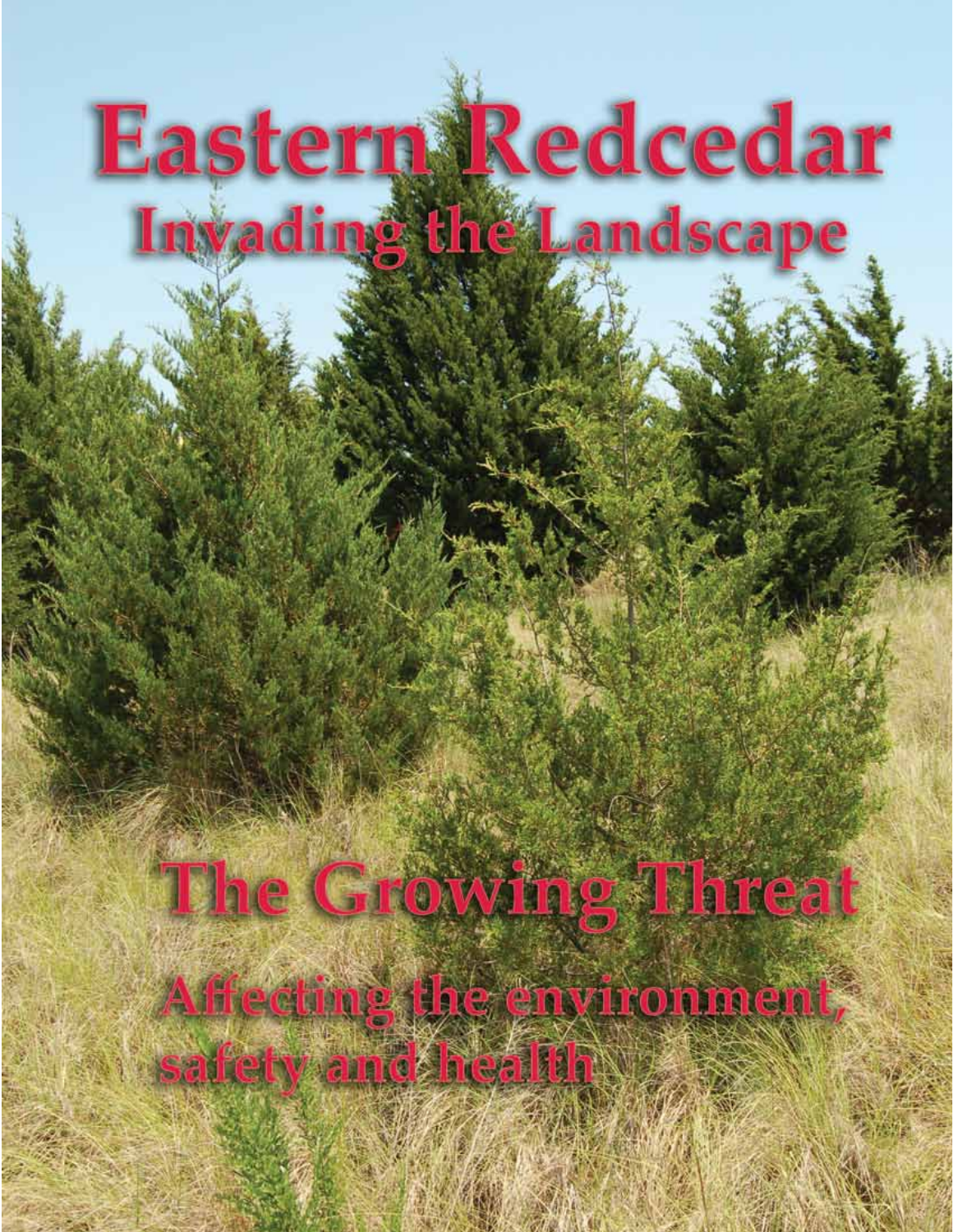### **Eastern Redcedar — A Growing Threat**

Eastern redcedar (juniperus virginiana) is a growing problem in Oklahoma that is threatening the state's economy, human health and safety, wildlife populations and the productivity of our pasture, range and forest land.

The effects that the exploding populations of redcedar is having on the state might be compared to the soil erosion that occurred during the "Dust Bowl" era of the 1930s-40s. It is becoming a problem in almost all counties, and will take years and millions of dollars to bring the spread of cedars under control.

A Redcedar Task Force was formed in 2002 by the Oklahoma Secretaries of Agriculture and Environment to study the problem and make recommendations. The task force report (www.oda.state.ok.us/forms/forestry/ rcstf.pdf) issued in December 2002 left no doubt of the seriousness of the problem and provided recommendations that must be taken to control it.

Eastern redcedar is by far the most common and widespread juniper in the state, but in some locations other plants identified as cedars or junipers are becoming an equally invasive problem. As used in this publication, the terms cedars and junipers are generally intended to include all of these invasive species including saltcedar (tamarisk) and Ashe, oneseed, Pinchot and Rocky Mountain junipers.

Economic losses alone in 2002 was estimated by the task force to be \$218 million annually and that number will increase to \$447 million by 2013 if the cedar population is not controlled. The USDA Natural Resources Conservation Service (NRCS) estimated that it would take \$157 million to address the current conservation needs involving cedar control.

While there are beneficial uses for cedar, it is the overpopulation that is the concern.

### **The Cost to Oklahoma?**

The Oklahoma State University (OSU) estimated the economic losses by 2013 if the problem goes untreated and cedars are allowed to increase in numbers at the current rate:

Catastrophic wildfires \$107 million loss Cattle forage \$205 million loss Lease hunting \$107 million loss Recreation \$17 million loss Water yield \$11 million loss Total loss by 2013 \$447 million

### **What Has Caused the Cedar Population Explosion?**

Oklahoma has 17 million acres of prairie, shrubland, crosstimbers forests and other forests. NRCS estimates there are eight million acres of these 17 million that are infested with at least 50 redcedars per acre. That is a 400 percent increase in infested acres in the past 50 years. NRCS also estimates that redcedar trees are now increasing in numbers at a rate of 762 acres a day or 300,000 acres each year. By 2013, NRCS predicts 12.6 million acres will be infested by cedar with at least 50 trees per acre, and of those, eight million acres with at least 250 trees per acre.

So how did cedar become such a problem? Prior to settlement of Oklahoma, cedars were restricted to rock outcrops, gullied areas and along streams or canyons. These were areas that were usually protected from wildfires.

Native Americans regularly started fires to burn off areas so that new green plant growth would attract buffalo and other wildlife. Lightning also started wildfires. With settlement came fire control. This allowed the cedars to get a start in the prairies. With birds spreading the seed, soon cedars began to increase.



 The redcedar inventory map above, produced as a USDA Natural Resources Conservation Service project jointly funded by the Oklahoma Department of Commerce and Department of Agriculture, Food & Forestry, shows the location and concentration of eastern redcedar tree growth in a dozen central and northwest Oklahoma counties in 2005. Counties included in the map are Blaine, Canadian, Dewey, Garfield, Kingfisher, Lincoln, Logan, Major, Noble, Oklahoma, Pawnee and Payne. Payne County's last inventory in 1984 showed fewer than 500 total acres invested. The 2005 map indicates coverage of the eastern redcedar in Payne County has multiplied to 50,000-plus acres.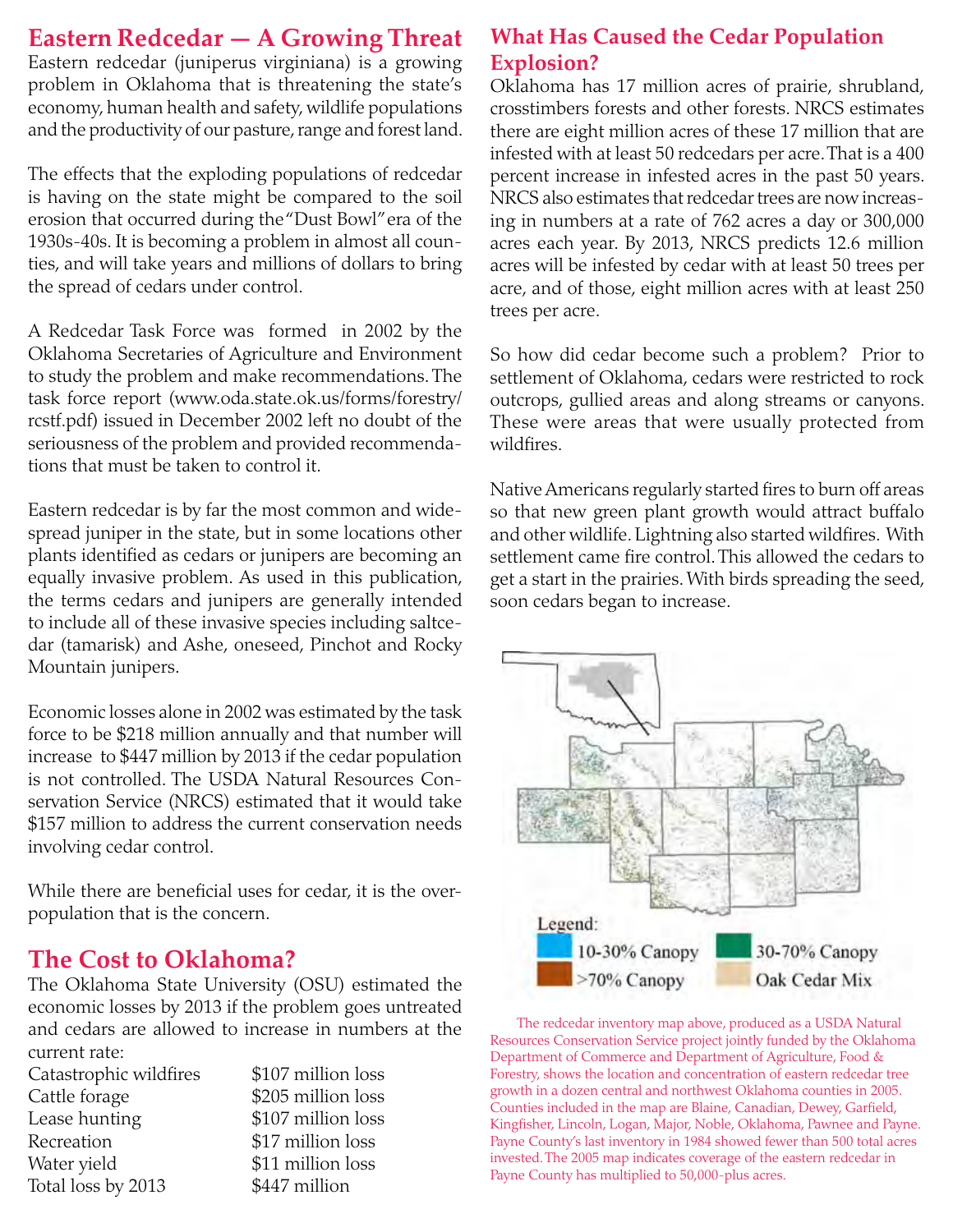### **Fire Hazard**



The growing population of cedars and increasing number of people moving into rural areas is greatly increasing the risk of loss of property, and perhaps lives, by wildfires.

Cedars are especially a fire hazard because their limbs grow close to the ground and their foliage has a high content of volatile oils. Grass fires can easily set cedars on fire, which can then act as a ladder to spread the fire to the crowns of other tree species. Sparks can also be carried by the wind to rooftops and other areas.

While many people like the privacy of the thick growing evergeen, they often don't realize the fire danger of **Water Supply**<br>having them too close to their home. The section of the land

### **Health Issues**

Thousands of Oklahomans are allergic to tree pollen

and studies have shown that the pollen grain concentrations (allergen) produced by cedar trees tripled from 1988 to 1996.



The amount of cedar pollen will continue to increase as the population

of trees increases and they move into new areas. This means millions of dollars will be spent for medicine and doctor visits for allergy problems and the resulting loss of human productivity.

# **Loss of Productivity and Land Value**

The spread of cedars into rangeland is reducing the productivity of the land and the land values. The cedars shade out and rob water from grasses. As the numbers of cedars and their size increases, land values will continue to decrease due to the cost of removing them.

# **Wildlife Effects**

An invasive plant like cedar changes the whole ecosystem

of an area including altering the habitat for birds and animals.

Research has shown that junipers are a dominant factor in displacing grassland birds and



songbirds from the native prairie and as few as three junipers per acre will displace some birds from their habitat. An OSU study shows that Oklahoma could be losing more than 5,000 bobwhite quail coveys per year because of cedar infestation. Cedar infestation has been known to displace an entire turkey flock.

Invasion of cedars in rangeland has the potential to increase predation on grassland birds. In riparian zones, cedars can cause a multitude of problems, including undesirable changes in stream flow dynamics, biological diversity, wildlife habitat and forage production.

Cedars rob the land of water. OSU research shows that one acre of cedars can absorb 55,000 gallons of water per year. One cedar tree can take up as much as 30 gallons per day. This takes water away from grass and other plants and can reduce groundwater amounts.

The dense foliage of the trees also traps snow and rainfall that often evaporates and never gets into the soil to recharge groundwater.



The spread of cedars reduces land productivity and value